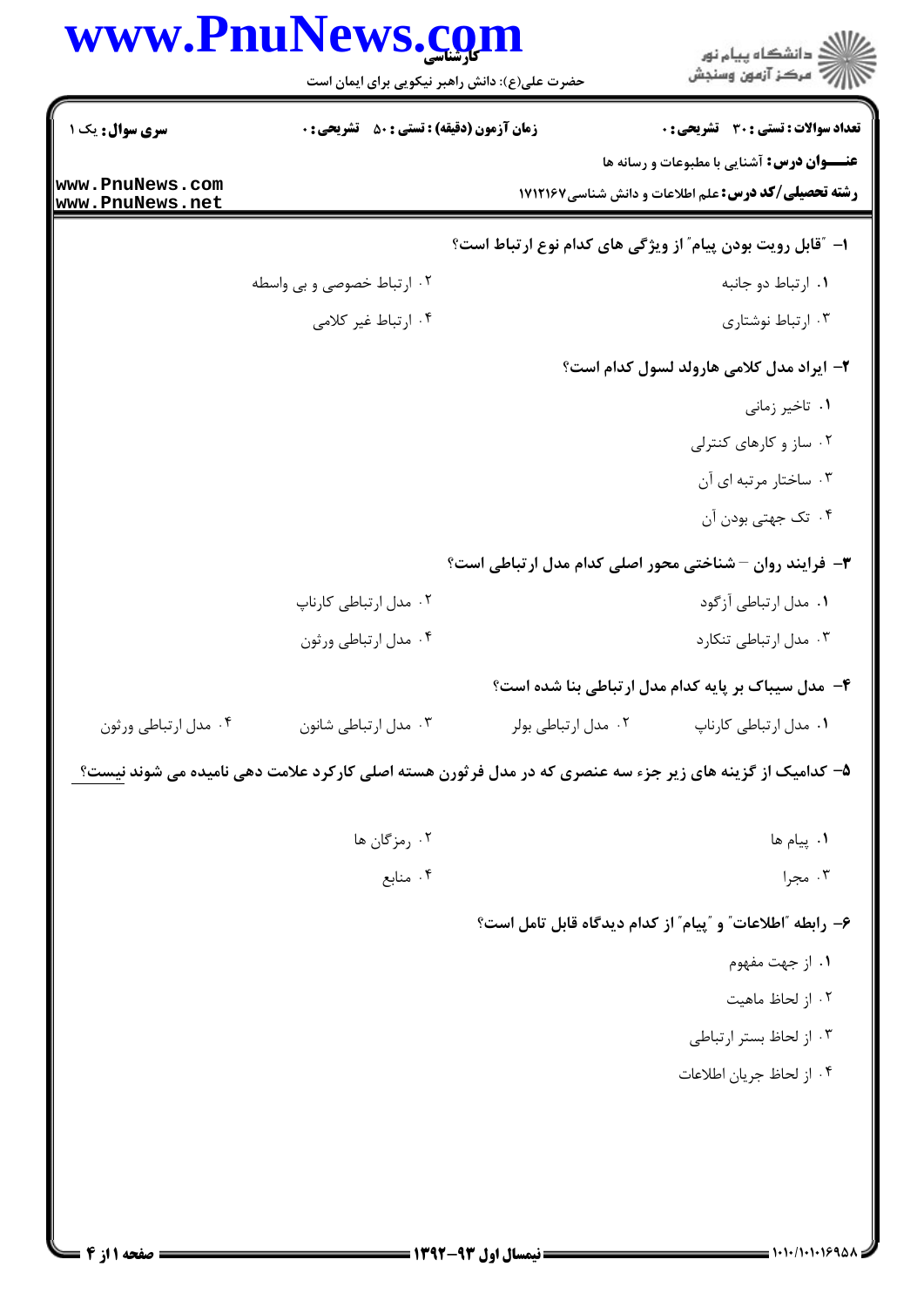|                  | www.PnuNews.com                                    |                                      | ِ دانشڪاه پيا <sub>م</sub> نور<br>/∕ مرڪز آزمون وسنڊش                           |
|------------------|----------------------------------------------------|--------------------------------------|---------------------------------------------------------------------------------|
|                  | حضرت علی(ع): دانش راهبر نیکویی برای ایمان است      |                                      |                                                                                 |
| سری سوال: ۱ یک   | <b>زمان آزمون (دقیقه) : تستی : 50 ٪ تشریحی : 0</b> |                                      | <b>تعداد سوالات : تستی : 30 ٪ تشریحی : 0</b>                                    |
| www.PnuNews.com  |                                                    |                                      | <b>عنـــوان درس:</b> آشنایی با مطبوعات و رسانه ها                               |
| www.PnuNews.net  |                                                    |                                      | <b>رشته تحصیلی/کد درس:</b> علم اطلاعات و دانش شناسی1۷۱۲۱۶۷                      |
|                  |                                                    |                                      | ٧- مهمترين ابعاد پايه اي توسعه بازار اطلاعات كدام است؟                          |
|                  |                                                    |                                      | ٠. زير ساختهاى فيزيكى انتقال و ارتباط                                           |
|                  |                                                    |                                      | ٠٢ زير ساختهاى مرتبط با دانش ها                                                 |
|                  |                                                    |                                      | ۰۳ زیر ساختهای تکنولوژیک مرتبط کننده اطلاعات                                    |
|                  |                                                    |                                      | ۰۴ زیر ساخت ارتباطات از راه دور                                                 |
|                  |                                                    |                                      | ۸– کدامیک از گزینه های زیر ارتباط غیرمستقیم نامیده میشود؟                       |
|                  | ۰۲ زبان                                            |                                      | ۰۱ وسایل ضبط و اشاعه دانش                                                       |
|                  | ۰۴ صنعت چاپ                                        |                                      | ۰۳ خط                                                                           |
|                  |                                                    |                                      | ۹- مک لوهان اصطلاح "عصر مارکنی" را در تعریف کدام دوره بکار برده است؟            |
|                  |                                                    |                                      | ٠١. عصر ارتباطات الكتروني                                                       |
|                  |                                                    |                                      | ۰۲ عصر اطلاعات                                                                  |
|                  |                                                    |                                      | ۰۳ عصر فناوري                                                                   |
|                  |                                                    |                                      | ۰۴ عصر گوتنبرگ                                                                  |
|                  |                                                    |                                      | ∙۱- طبقه بندی که تونیس برای گروههای انسانی ارائه می کند بر چه اساسی استوار است؟ |
|                  | ۰۲ وظایفی که هر فرد در جامعه عهدا دار است          |                                      | ٠١. پيوند بين افراد                                                             |
|                  | ۰۴ روابط ميان افراد                                |                                      | ۰۳ اراده افراد و رابطه های ناشی از آن                                           |
|                  |                                                    |                                      | 11– دیدگاههای کدامیک از افراد زیر بر پایه های مالتوسی استوار است؟               |
| ۰۴ رودلف ارنهایم | ۰۳ رلاند بارتيس                                    | ۰۲ هایل برونر                        | ۰۱ جورج بوش                                                                     |
|                  |                                                    |                                      | <b>۱۲</b> - پیشگام سیاست موازنه منفی در ایران چه کسی است؟                       |
|                  | ٠٢ آيت الله سيد محمود طالقاني                      |                                      | ٠١. دكتر ابراهيم يزدي                                                           |
|                  | ۰۴ دکتر محمد مصدق                                  |                                      | ۰۳ دکتر حسین فاطمی                                                              |
|                  |                                                    |                                      | ۱۳– اتحادیه بین المللی ارتباطات دوربرد از نهادهای کدام سازمان است؟              |
| ۰۴ يونى سيست     | ۰۳ يونسکو                                          | ۰۲ سازمان ملل متحد                   | ١. جنبش عدم تعهد                                                                |
|                  |                                                    |                                      | ۱۴- خبرگزاری پارس در سال ۱۳۱۳ توسط کدام نهاد پایه گذاری شد؟                     |
| ۰۴ وزارت کشور    | ۰۳ وزارت اطلاعات                                   | ۰۲ خبرگزاری ایرانا                   | ۰۱ وزارت امور خارجه                                                             |
|                  |                                                    | $1494 - 44$ f.i. tills $\frac{1}{2}$ | ≥ ۱۰۱۰/۱۰۱۰۱۶۹۸۸ =                                                              |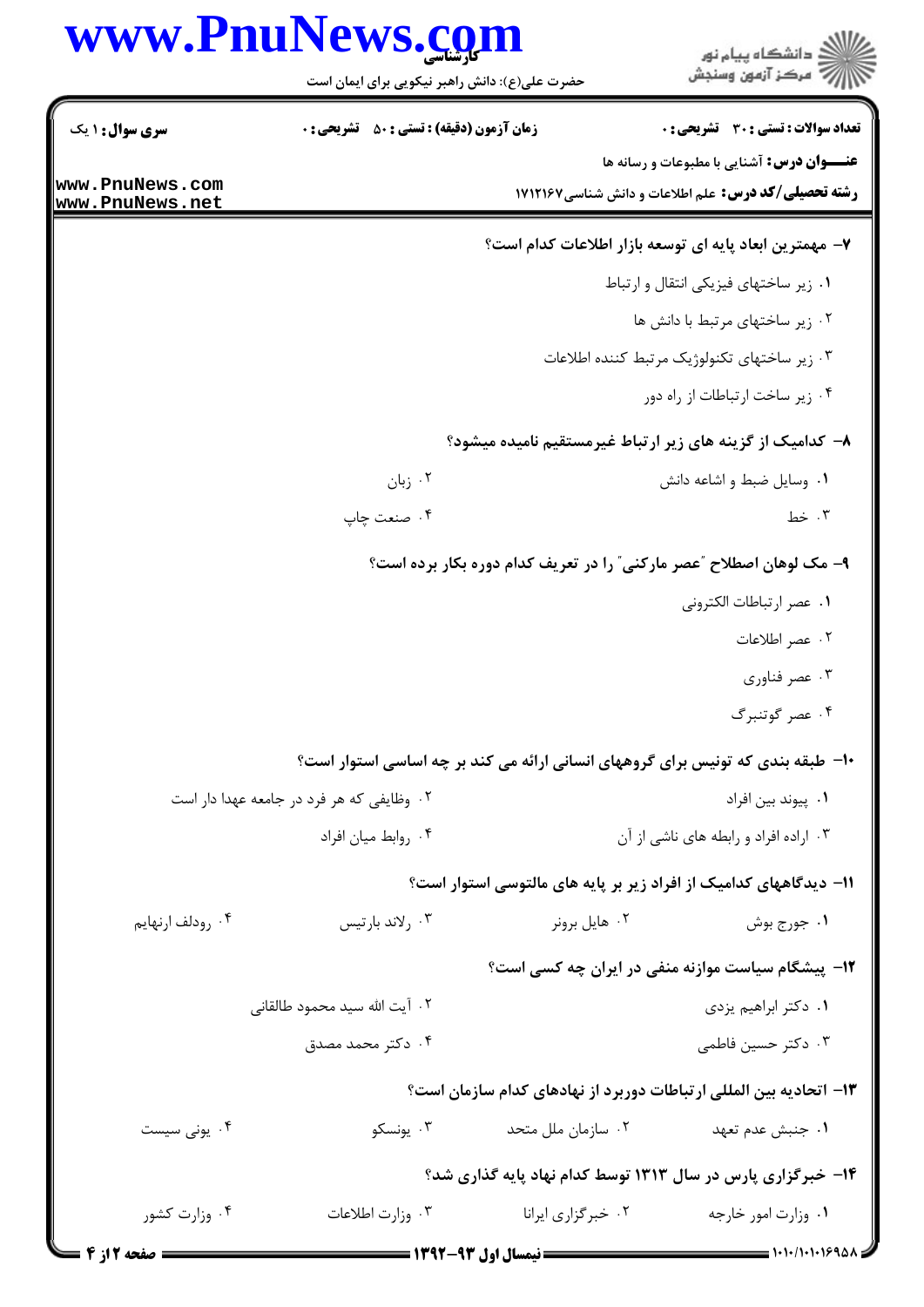## WWW PnuNews com

|                                    | www.PnuNews.com<br>حضرت علی(ع): دانش راهبر نیکویی برای ایمان است             |               | ڪ دانشڪاه پيام نور<br>/> مرڪز آزمون وسنڊش                                                                      |
|------------------------------------|------------------------------------------------------------------------------|---------------|----------------------------------------------------------------------------------------------------------------|
| <b>سری سوال : ۱ یک</b>             | <b>زمان آزمون (دقیقه) : تستی : 50 ٪ تشریحی : 0</b>                           |               | <b>تعداد سوالات : تستی : 30 ٪ تشریحی : 0</b>                                                                   |
| www.PnuNews.com<br>www.PnuNews.net |                                                                              |               | <b>عنــوان درس:</b> آشنایی با مطبوعات و رسانه ها<br><b>رشته تحصیلی/کد درس:</b> علم اطلاعات و دانش شناسی1۷۱۲۱۶۷ |
|                                    |                                                                              |               | ۱۵– مهمترین خبرگزاری جهان سوم کدام است؟                                                                        |
|                                    | ۰۲ خبرگزاری افه                                                              |               | ۰۱ خبرگزاری اینترپرس سرویس                                                                                     |
|                                    | ۰۴ خبرگزاری اینا                                                             |               | ۰۳ خبرگزاری نان                                                                                                |
|                                    |                                                                              |               | ۱۶- وظیفه و نقش اساسی وسایل ارتباط جمعی کدام است؟                                                              |
|                                    | ۰۲ انتشار جریان رویدادهای اجتماعی                                            |               | ٠١. اطلاع رساني اخبار و رويدادهاي سياسي - اجتماعي                                                              |
|                                    | ۰۴ انتشار جريان تحولات علمي                                                  |               | ۰۳ انتشار دانستنی های علمی و فرهنگی                                                                            |
|                                    |                                                                              |               | ۱۷- به کدام علت آلفرد سووی وسایل خبری را "کلید دموکراسی" معرفی می کند؟                                         |
|                                    |                                                                              |               | ۰۱ زیرا کشورهای پیشرفته بیشتر از وسایل خبری بهره برداری می کنند                                                |
|                                    |                                                                              |               | ۰۲ زیرا استفاده از وسایل هپخبری موجب تبلیغات سیاسی بیشتر می شود                                                |
|                                    |                                                                              |               | ۰۳ زیرا اخبار و اطلاعات زودتر منتشر می شوند                                                                    |
|                                    |                                                                              |               | ۰۴ زیرا استفاده از وسایل خبری و ارتباطی موجب پیشرفت آزادگی می شود                                              |
|                                    |                                                                              |               | 1۸– در مطالعه "علم ارتباط جمعی" بیشتر در پیرامون کدام موضوع بحث می شود؟                                        |
|                                    | ٠٢ وسايل ارتباط جمعى                                                         |               | ٠١. پيام هاي ارتباطي                                                                                           |
|                                    | ۰۴ مبنا و نقش ارتباط در جامعه                                                |               | ۰۳ تکنولوژی ارتباطی                                                                                            |
|                                    |                                                                              |               | 19- بین ارتباط و اطلاع کدام رابطه برقرار است؟                                                                  |
| ۰۴ موازی                           | ۰۳ مرتبط                                                                     | ۰۲ کل و جزء   | ١. جزء و كل                                                                                                    |
|                                    | ۲۰- موضوع "سنجش مقداری پیام های ارتباطی" برای اولین بار توسط چه کسی مطرح شد؟ |               |                                                                                                                |
| ۰۴ مک لوهان                        | شانون $\cdot$ ۳                                                              | ۰۲ لايبنيتز   | ٠١ راسل                                                                                                        |
|                                    |                                                                              |               | <b>٢١</b> - مهمترين خصلت ارتباط مستقيم كدام است؟                                                               |
|                                    | ۰۲ شخصی و دوستانه بودن                                                       |               | ٠١ بي واسطه بودن                                                                                               |
|                                    | ۰۴ نامحدود بودن                                                              |               | ۰۳ فرار نبودن                                                                                                  |
|                                    |                                                                              |               | ٢٢- اصطلاح "مطبوعات" در كدام قرن رواج كامل يافت؟                                                               |
| ۰۴ قرن بیستم                       | ۰۳ قرن نوزدهم                                                                | ۰۲ قرن هیجدهم | ۰۱ قرن هفدهم                                                                                                   |
|                                    |                                                                              |               |                                                                                                                |